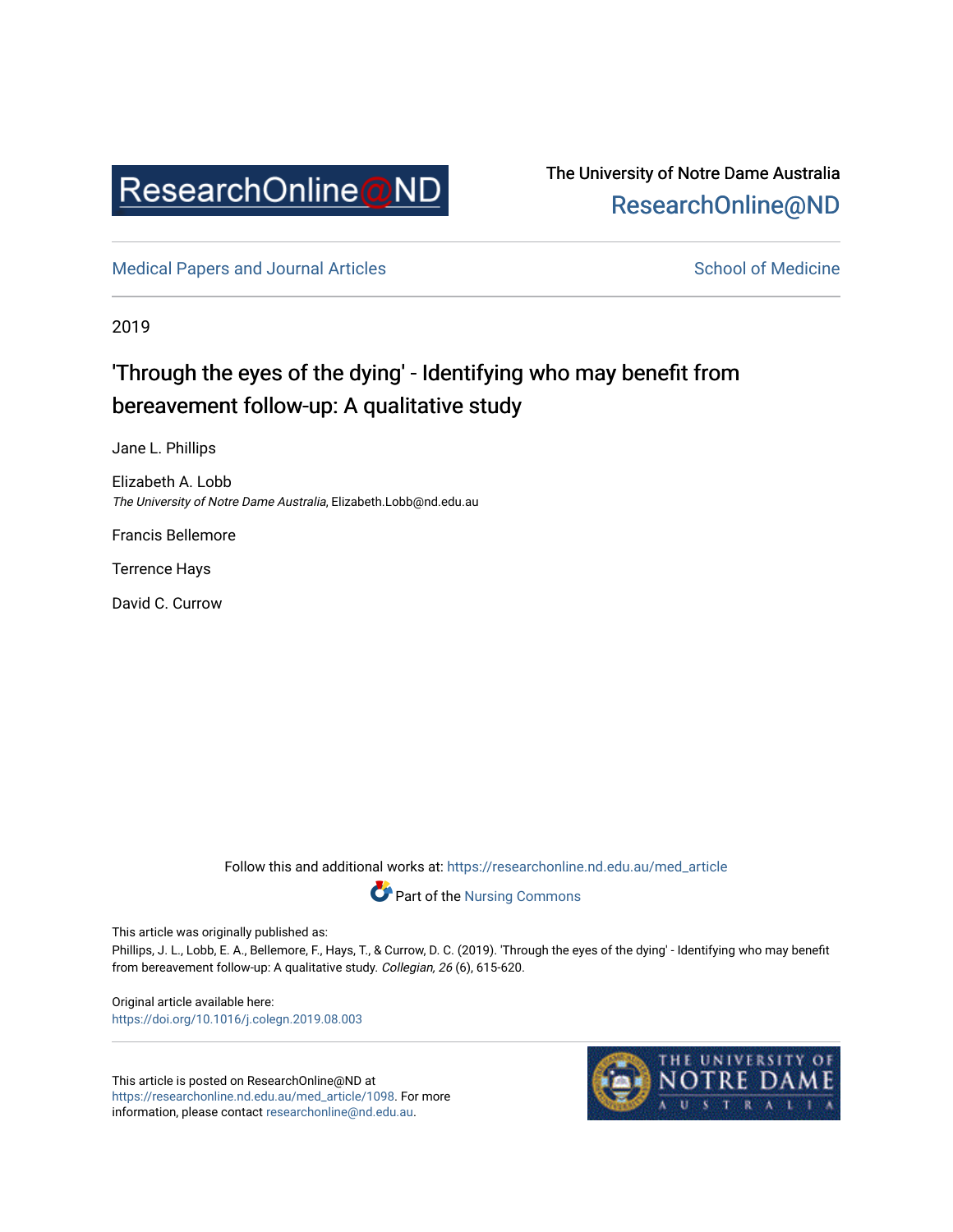

©2019. This manuscript version is made available under the CC‐BY‐NC‐ND 4.0 International license http://creativecommons.org/licenses/by‐nc‐nd/4.0/

This is the accepted manuscript version of an article published as:

Phillips, J.L., Lobb, E.A., Bellemore, F., Hays, T., and Currow, D.C. (2019). 'Through the eyes of the dying'‐identifying who may benefit from bereavement follow‐up: A qualitative study*. Collegian, 26*(6), 615‐620. doi: 10.1016/j.colegn.2019.08.003

This article has been published in final form at https://doi.org/10.1016/j.colegn.2019.08.003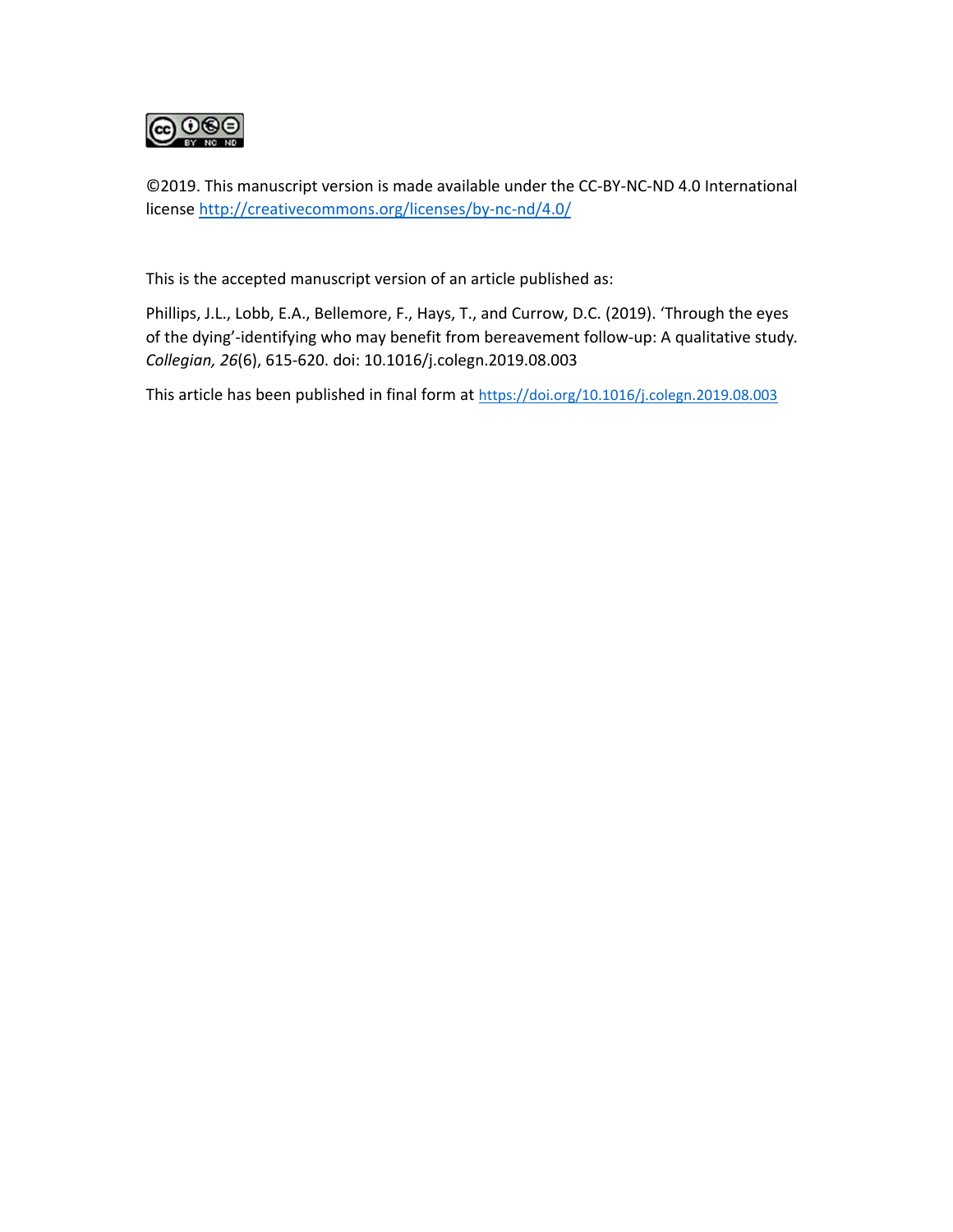**Title** 'Through the eyes of the dying' - Identifying who may benefit from bereavement follow-up: a qualitative study

#### **Authors:**

#### **Jane L. Phillips RN PhD FACN**

Professor Palliative Nursing

Director, Improving Palliative, Aged and Chronic Care through Clinical research and

Translation (IMPACCT)

Faculty of Health, University of Technology Sydney,

Sydney, NSW 2007. AUSTRALIA

#### **Prof Elizabeth A. Lobb, PhD, MAppSci, B Adult Ed.**

Professor of Palliative Care (Allied Health)

Calvary Health Care Kogarah,

Kogarah, NSW 2217. AUSTRALIA

School of Medicine, The University of Notre Dame Australia,

Darlinghurst, NSW 2010. AUSTRALIA

Faculty of Health, University of Technology Sydney,

Sydney, NSW 2007. AUSTRALIA

Email: [Liz.Lobb@health.nsw.gov.au](mailto:Liz.Lobb@health.nsw.gov.au)

**Ms Francis Bellemore RN, Onc Cert, BHS, Mast Nursing (clinical studies)**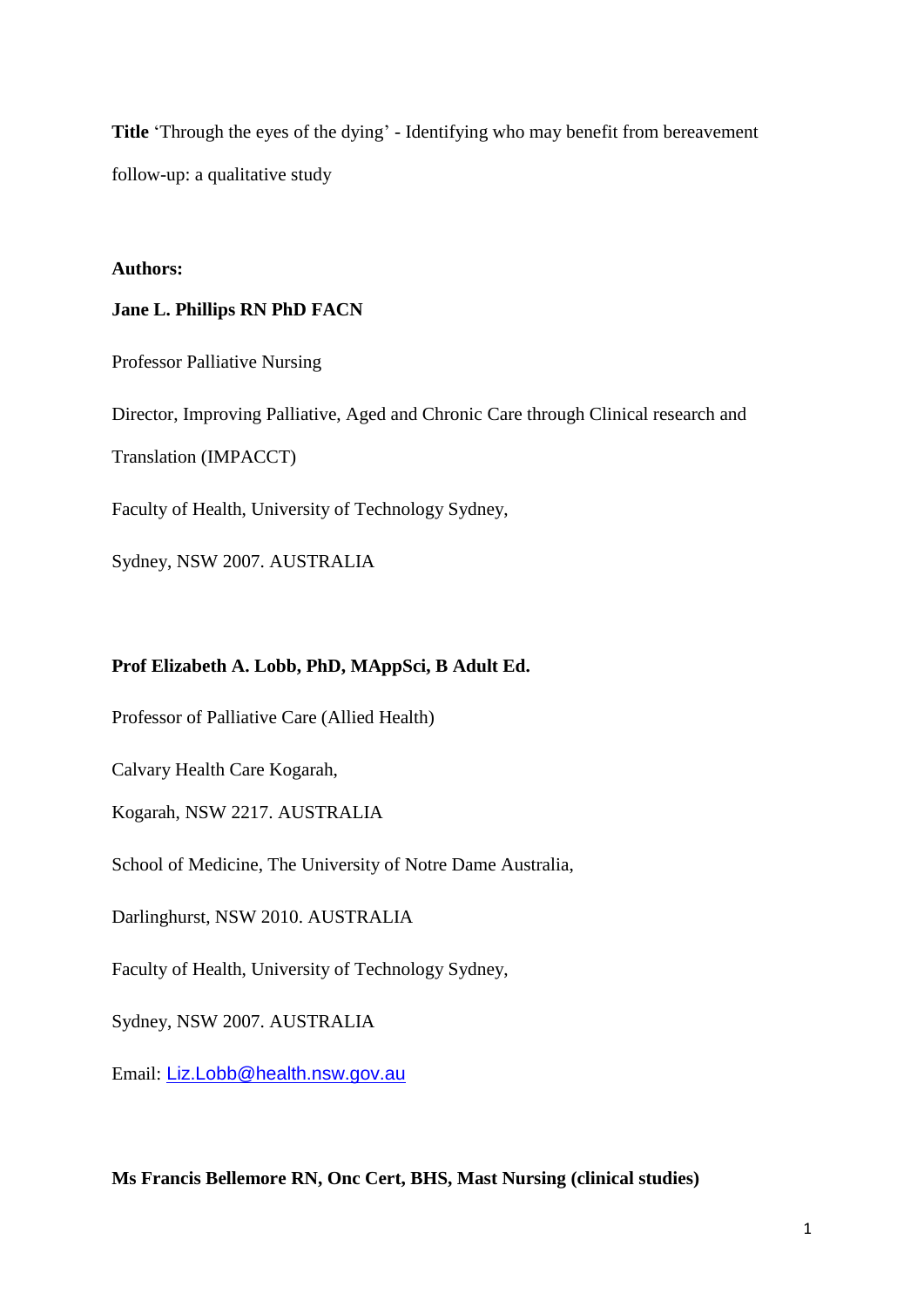Sacred Heart Centre for Palliative Care, St Vincent's Hospital

Darlinghurst, NSW 2010. AUSTRALIA

Email: [Frances.Bellemore@svha.org.au](mailto:Frances.Bellemore@svha.org.au)

## **A/Prof Terrence Hays PhD, MEd Hons, BA, DSCM, DipEd**

Improving Palliative, Aged and Chronic Care through Clinical Research and Translation (IMPACCT)

Faculty of Health, University of Technology Sydney,

Sydney, NSW 2007. AUSTRALIA

Email**:** [terrence.hays@uts.edu.au](mailto:terrence.hays@uts.edu.au)

## **Prof David C. Currow BMed, MPH, PhD, FRACP, FAHMS**

Improving Palliative, Aged and Chronic Care through Clinical research and Translation

## (IMPACCT)

Faculty of Health, University of Technology Sydney,

Sydney, NSW 2007. AUSTRALIA

Email: [david.currow@uts.edu.au](mailto:david.currow@uts.edu.au)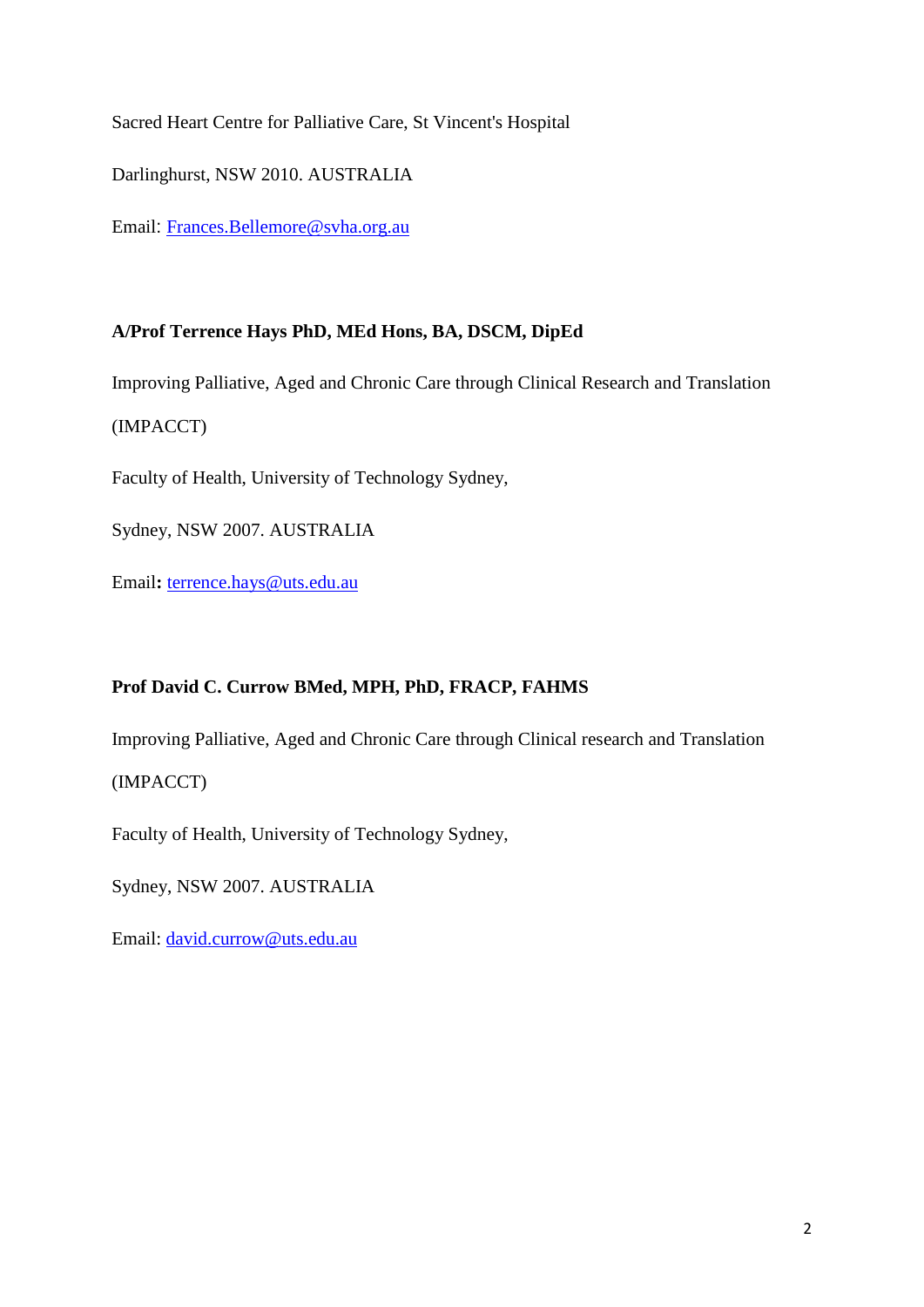*Address for correspondence and reprints:*

#### **Jane L. Phillips RN PhD**

Professor Palliative Nursing

Director, Centre for Improving Palliative, Aged and Chronic Care through Clinical research and Translation (IMPACCT)

Faculty of Health, University of Technology Sydney,

Sydney, NSW 2007. AUSTRALIA

Email: [jane.phillips@uts.edu.au](mailto:jane.phillips@uts.edu.au)

Phone: +61 0 411 00617

#### Key statements:

#### *Problem or Issue*

Routine bereavement follow-up ought to be reserved for those most in need of support. However, most specialist palliative care services provide bereavement support to the decedent's nominated next-of-kin. Yet, there may be other people within the dying patient's kinship and social networks who are also in need of bereavement support.

#### *What is already known*

- Supporting people through loss and grief is an integral element of palliative care provision;
- In specialist palliative care services most initial bereavement follow-up is provided by nurses; and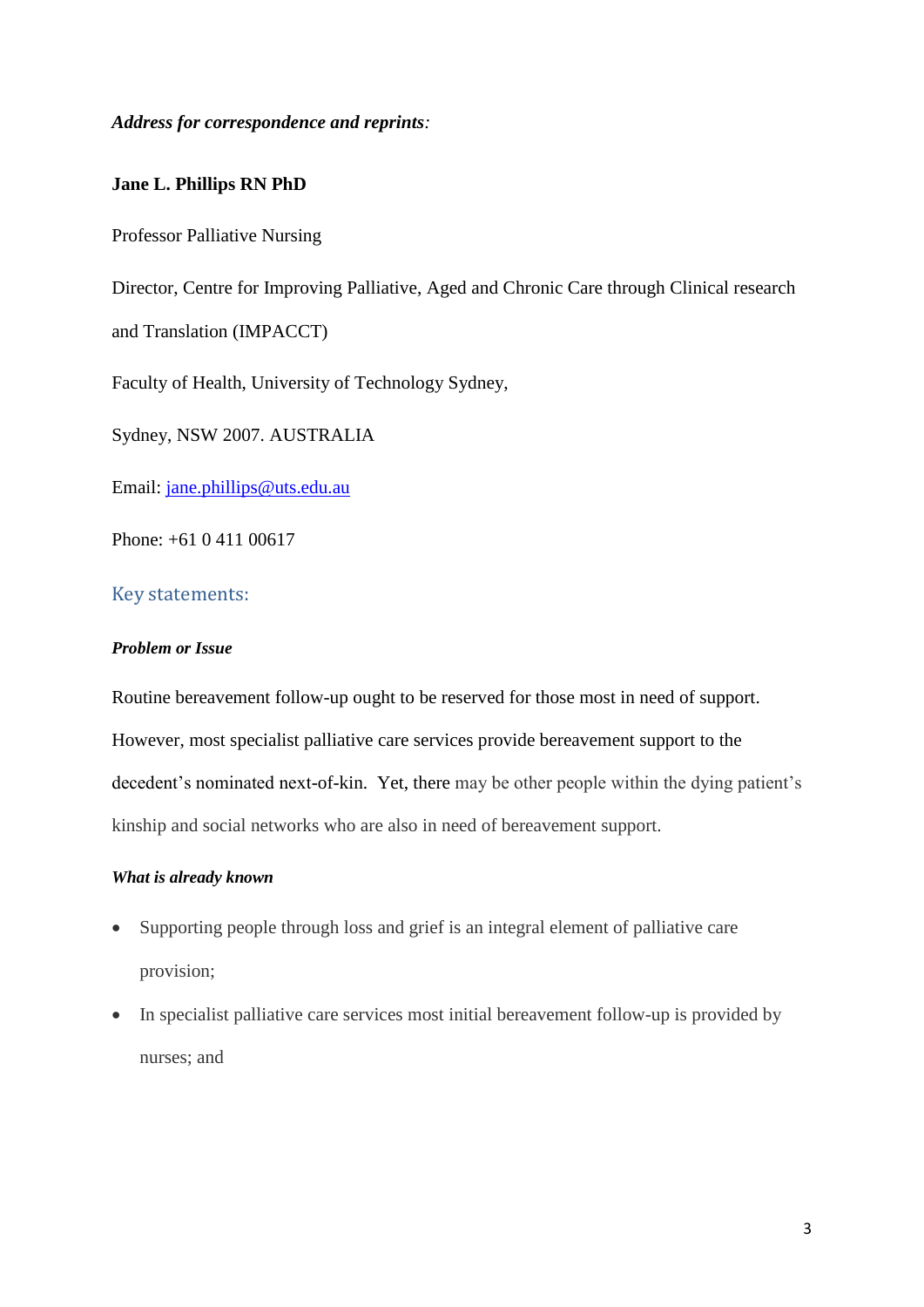Accessing bereavement counselling services requires those in need of such services to acknowledge that they require them, and this may not always be possible for a person who is grieving.

#### *What this paper adds*

- There is a potential discordance between who is routinely offered bereavement support and whom the patient perceives will need bereavement support following their death.
- Supporting nurses to ask those living with advanced disease to identify those who may need support after their death will enable bereavement follow-up to be more efficaciously targeted, and it may not necessarily be the patient's nominated next-of-kin; and
- There is a need for bereavement assessment forms be developed to guide conversations for assessment rather than advocating for a specific tool to identify bereavement risk.

## **Introduction**

Grief is a response to a significant loss that is often a very stressful experience. Fortunately, most people have sufficient internal and external resources to cope with their loss, readjust to life without the deceased and will not need psychotherapeutic intervention (Lundorff, Holmgren, Zachariae, Farver-Vestergaard, & O'Connor, 2017; Neimeyer, Harris, Winokuer, & Thornton 2011). Supporting people through loss and grief is an essential component of care for people approaching and reaching the end of their lives, their families and carers, and is an integral element of all palliative care (Palliative Care Australia, 2018a). To deliver the highest standard of care there is a requirement to ensure that the patient, their caregiver/s and family have access to bereavement information and support services (Palliative Care Australia, 2018b).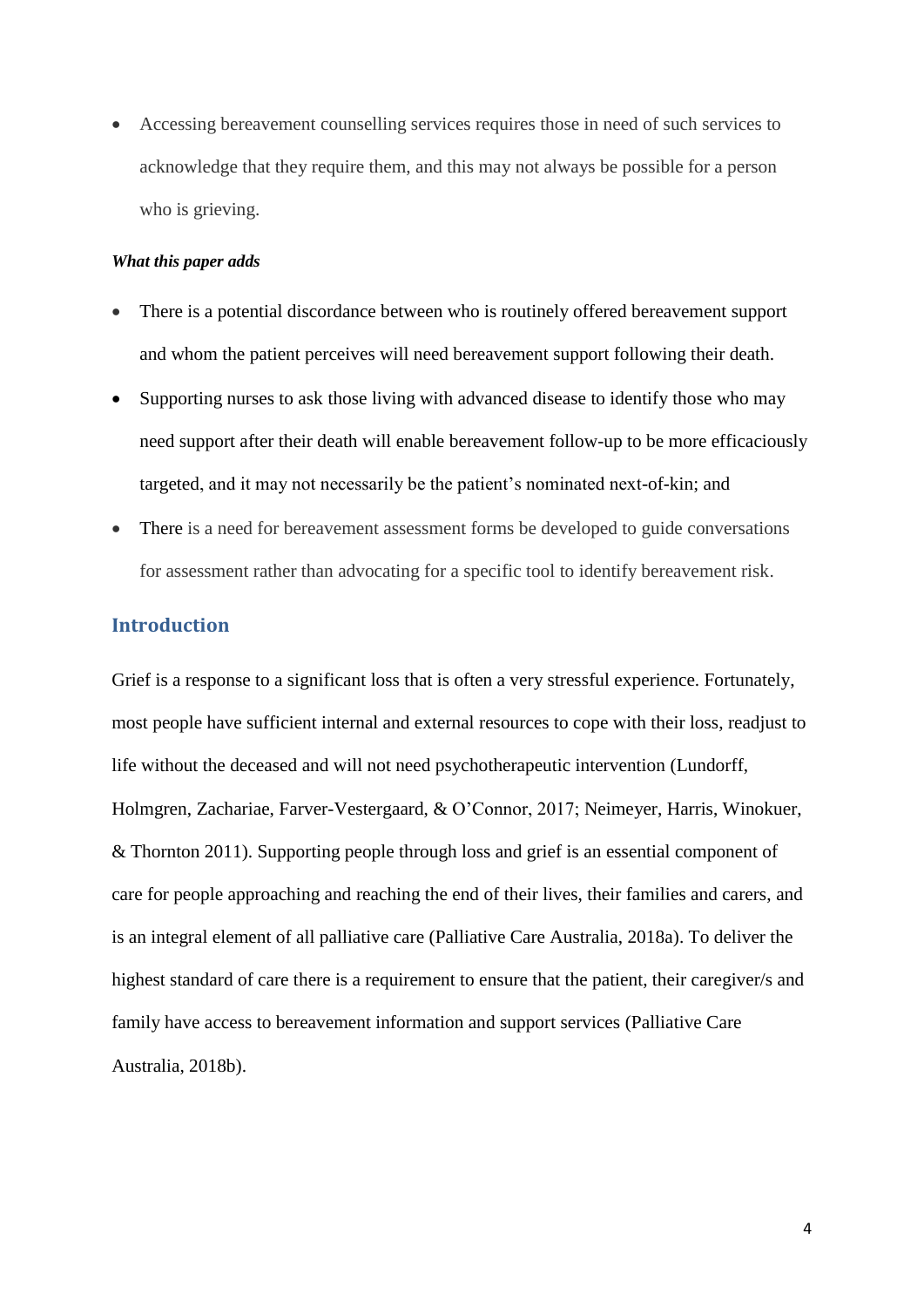In Australia, most palliative care services provide anticipatory grief and bereavement support to the patient's nominated next-of-kin (Phillips, Lobb, Piza, Austin, Mohacsi, & Currow 2018). Such support may be provided by a nurse, a social worker, a pastoral care worker or a clinical psychologist and can commence when the patient is referred to the community or inpatient palliative care service and continue after the patient's death.

Bereavement support practices after the patient's death may vary between palliative care services and can consist of nursing, pastoral care or social work support immediately after the death followed by a letter of condolence, a brochure or a booklet on the "grieving process" and contact details for a bereavement counselling service. Some palliative care services send a card on the anniversary and hold annual memorial services. The address of the next-of-kin indicated on the patient medical records identifies to whom and where to mail this information.

Outside of this approach accessing additional support relies on the bereaved individual contacting the bereavement counselling service (Parkes, 1996). This form of intervention relies on the bereaved to make a rational, objective decision which may be difficult at the time when they are most in need (Parkes, 1996). Consequently, individuals who may not be coping well may delay finding help or may become more distressed which can result in an under-recognition of those most in need of receiving support. Despite the advances in bereavement evidence, identifying those most in need of bereavement support continues to be an inexact science.Bereavement interventions for people with normal grief, where people tend to experience strong emotions, a sense of cognitive disequilibrium and impaired role function for a short period of time and improve without formalized help, (Currier JM, Neimeyer RA, & Berman JS, 2008) have been found to be largely ineffective and

5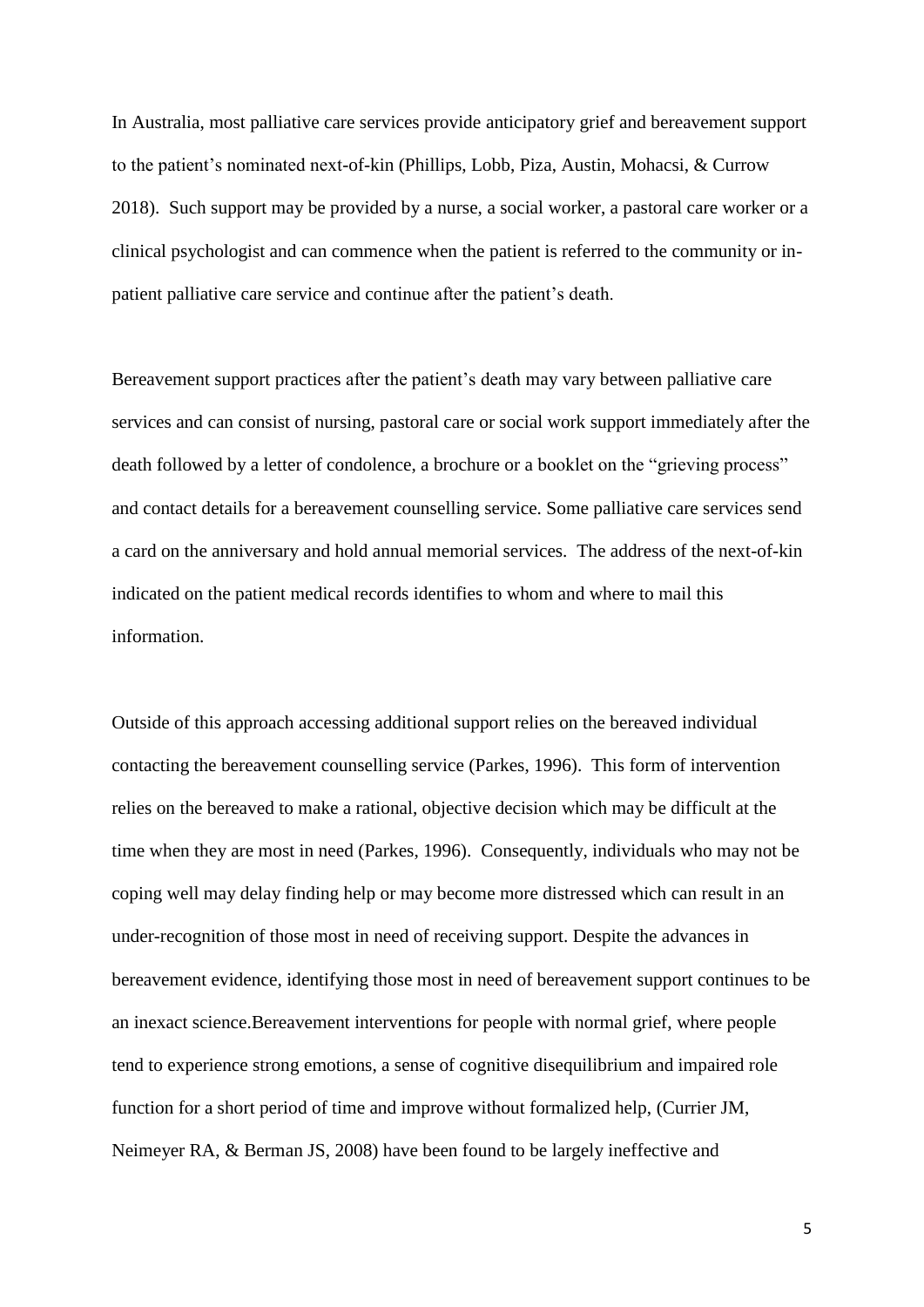unnecessary (Aoun, Breen, O'Connor, Rumbold, & Nordstrom, 2012; Prigerson & Jacobs 2001). Indeed unnecessary interventions may disrupt the natural course of grieving and result in a loss of social-support if friends and family withdraw from the bereaved as a result of their receipt of professional services. (Aoun, Breen, Howting, Rumbold, McNamara, & Hegney, 2015).

While most people who experience grief do not require specialist counselling, most will benefit from reassurance and acknowledgement of their losses, and access to information. A 2008 palliative care survey of bereaved family members found almost half expressed a need for bereavement support, and most preferred that this follow-up be conducted at their home and preferably by a member of the team most involved in providing care (Milberg, Olsson, Jacobsson, [Olsson, &](https://www.ncbi.nlm.nih.gov/pubmed/?term=Olsson%20M%5BAuthor%5D&cauthor=true&cauthor_uid=17949942) [Friedrichsen,](https://www.ncbi.nlm.nih.gov/pubmed/?term=Friedrichsen%20M%5BAuthor%5D&cauthor=true&cauthor_uid=17949942) 2008).<sup>9</sup> A more recent Australian qualitative study found that bereavement support offered by specialist palliative care services is often not widely used by family carers, many of whom are next-of-kin. Participants reported that they saw bereavement as personal, that they were "strong willed" or "emotionally stronger than others" and their preference was for practical assistance with the logistical tasks following the death of a relative rather than psychotherapeutic interventions. (Kirby, Kenny, Broom, [MacArtney, &](https://www.ncbi.nlm.nih.gov/pubmed/?term=MacArtney%20J%5BAuthor%5D&cauthor=true&cauthor_uid=28635585) [Good, 2](https://www.ncbi.nlm.nih.gov/pubmed/?term=Good%20P%5BAuthor%5D&cauthor=true&cauthor_uid=28635585)008. p.402). Despite, this evidence most specialist palliative care services continue to provide routine bereavement follow-up to the decedents nominated nextof-kin (Phillips, Lobb, Piza, Austin, Mohacsi, & Currow, 2018; Aoun, Breen, Howting, Rumbold, McNamara, & Hegney. 2015). While previous research has examined the perspectives of family carers (Milberg, Olsson, Jacobsson, [Olsson, &](https://www.ncbi.nlm.nih.gov/pubmed/?term=Olsson%20M%5BAuthor%5D&cauthor=true&cauthor_uid=17949942) [Friedrichsen.](https://www.ncbi.nlm.nih.gov/pubmed/?term=Friedrichsen%20M%5BAuthor%5D&cauthor=true&cauthor_uid=17949942) 2008; Kirby, Kenny, Broom, [MacArtney,](https://www.ncbi.nlm.nih.gov/pubmed/?term=MacArtney%20J%5BAuthor%5D&cauthor=true&cauthor_uid=28635585) & [Good, 2](https://www.ncbi.nlm.nih.gov/pubmed/?term=Good%20P%5BAuthor%5D&cauthor=true&cauthor_uid=28635585)008).<sup>9, 10</sup> and who receives bereavement follow-up (Phillips, Lobb**,** Piza, Austin, Mohacsi, & Currow 2018), no previous research has examined whom people with palliative care needs consider are most in need of bereavement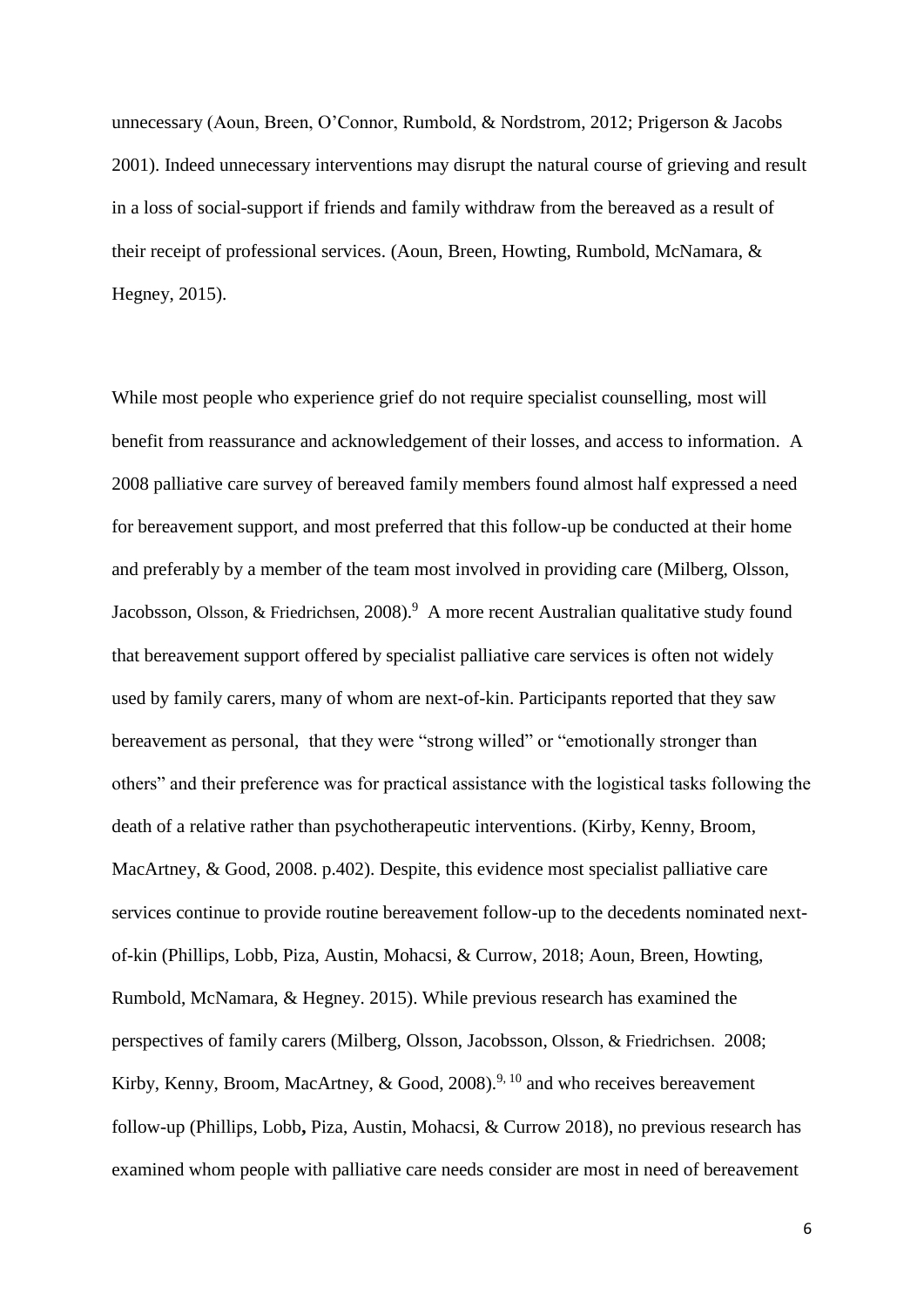support. Obtaining this perspective from palliative patients may help to improve the efficacy and target of future bereavement interventions (Lichtenthal, 2018).

Refocussing bereavement support on those who most need it and moving it beyond the nominated next-of-kin is particularly important given the diversity and complexity of modern families and kinship networks. For example in Australia: 14% of families are now one parent families; 8.3% of households contained extended family members; and 2% are classified as 'other family' that consists of neither couple relationships nor parent-child relationships (Relationships Australia, 2018)

#### Aims

To explore the degree to which people with palliative care needs and are inpatients are concerned about the bereavement needs of people other than their nominated next-of-kin; and To assess the feasibility of specialist palliative care nurses asking these questions.

#### Methods

*Study design*: A qualitative study using semi-structured interviews.

*Setting and sampling*: A purposive sample of eligible in-patients from a specialist palliative care unit, in Sydney NSW Australia were approached to participate in a one-off semistructured interview. To be eligible for inclusion, patients needed to be aware of their limited prognosis, deemed well enough by their physician to participate in these conversations, speak English and be comfortable communicating the expectations and concerns for people within their family or kinship networks who they considered may be in need of bereavement support following their death.

*Recruitment approach*: All participants were identified by their treating physician as being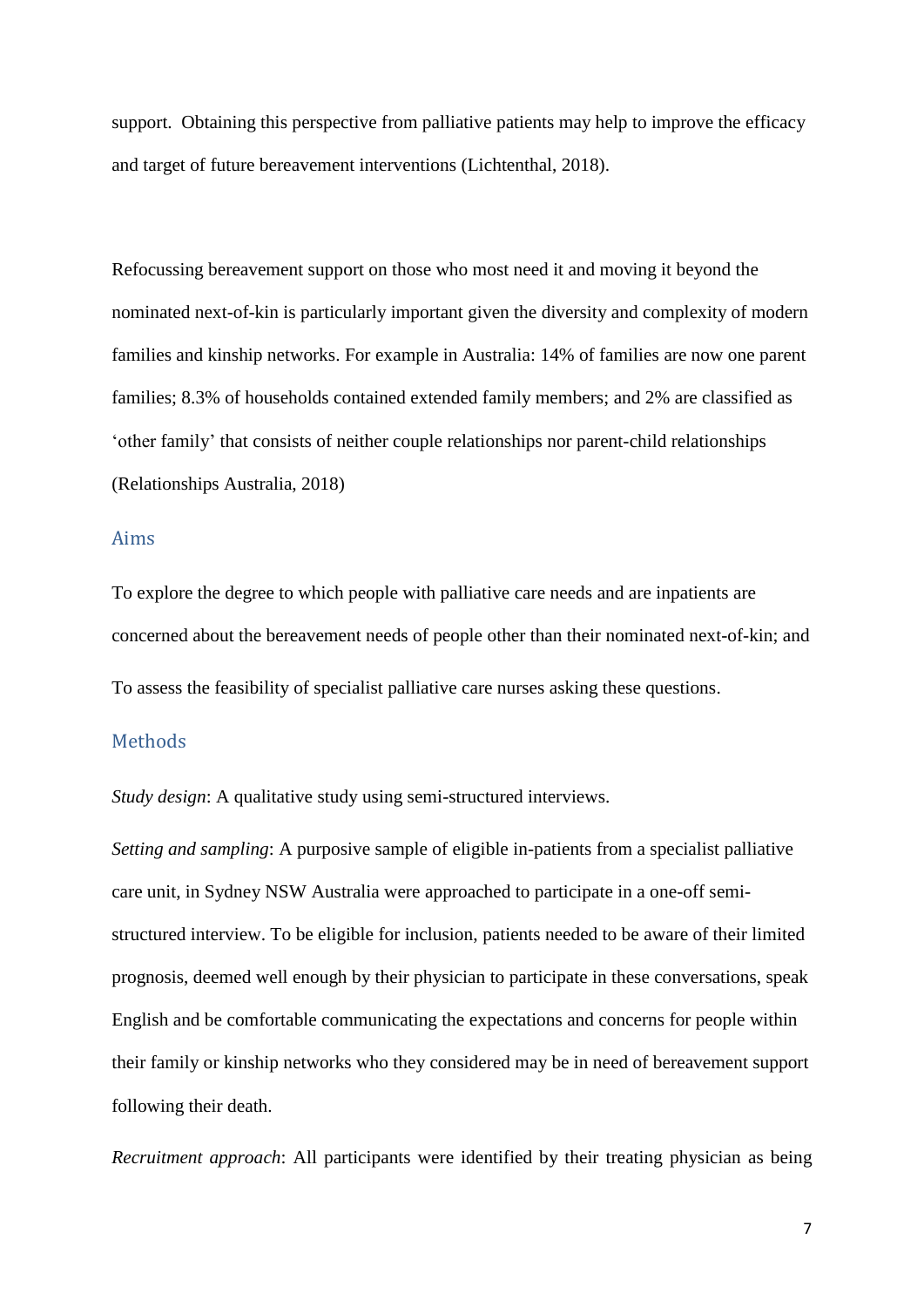aware of the life-limiting nature of their illness and prognosis, with this information documented in their current admission notes. Eligible participants who expressed a willingness to participate in the semi-structured interviews were approached in person by the interviewer (FB). They were provided with verbal and written study information, explaining that the interviews would explore the potential bereavement needs of people within their networks.

*Data collection and analysis*: Given the sensitivity of the conversations, a semi-structured interview format was considered the most appropriate way of seeking the perspectives of participants, and also a way of providing them with an opportunity to talk about any concerns they may have about their death and/or about the people that they were leaving behind. The interview process was refined after being piloted with nine patients (June-December 2013), to focus the conversation on identifying the person(s) that participants' were most concerned about and thought might be in need of bereavement support. (Refer Textbox 1). The interview questions themselves were not altered but rather structured in a way to support the patient, who, at times, could lose their focus. An experienced, female specialist palliative care clinical trials nurse (FB) established rapport with the participants before conducting the interviews, which were digitally recorded and professionally transcribed with participants' permission. The pilot interviews were all conducted in a place and time of the participants choosing with just the researcher present. However, time and funding constraints limited subsequent interviews (February 2016-17) to the in-patient setting. Demographic information relating to participants' ages, genders and diagnoses was obtained at the end of the interview. All data was managed in an excel spreadsheet.

Detailed field notes taken during the research process added rigor to the research process. Data were collected until no new themes were generated. Data collection and analysis was undertaken concurrently as reflexive activities. The interviewer (FB) reflected on their bias and assumptions and kept detailed field notes. Thematic analysis (Braun & Clarke, 2006) was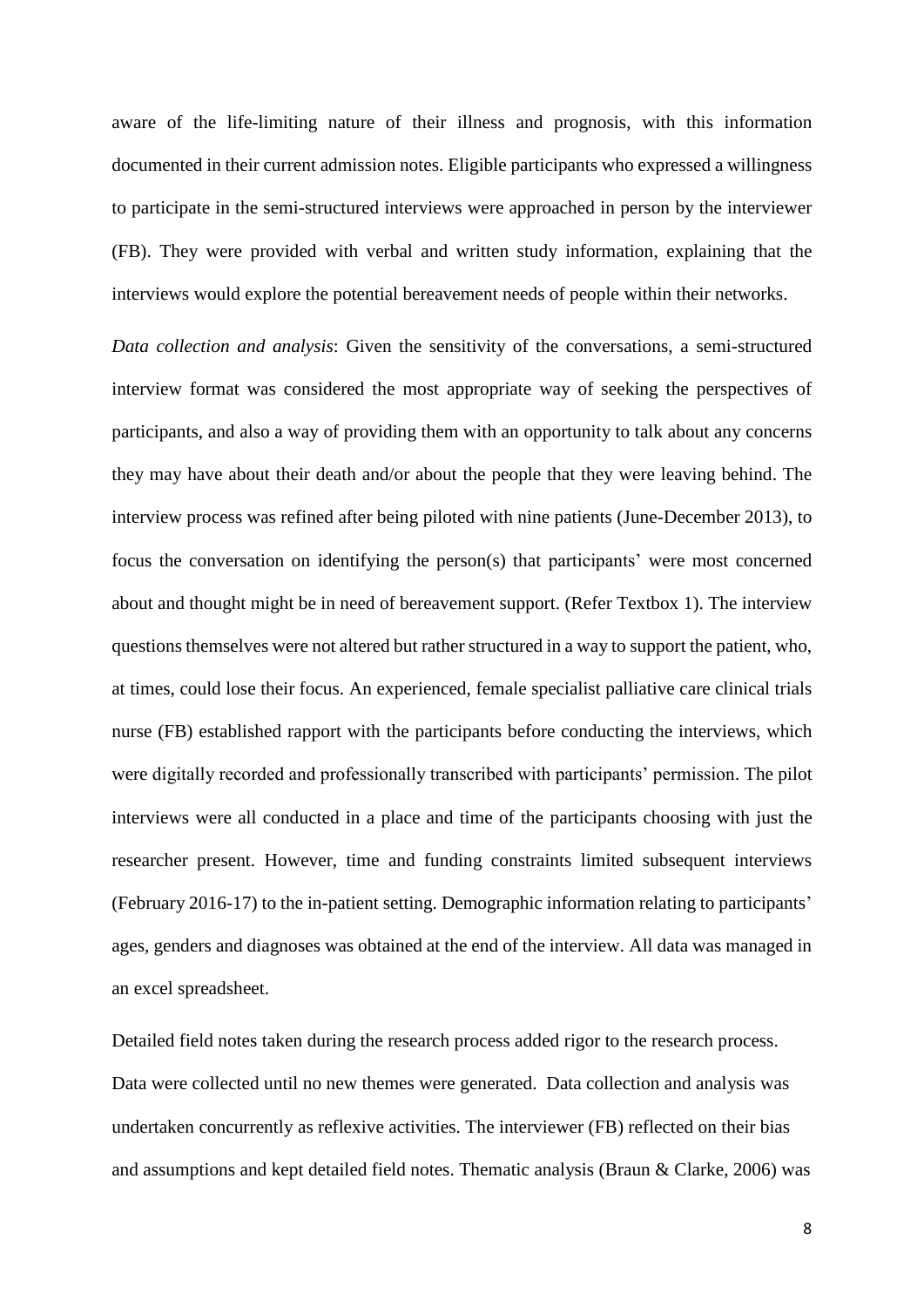undertaken using a constant comparative method, with themes determined inductively. Repeated engagement with the audio, transcription files and field notes (FB, JLP and TH) allowed for immersion in the data, and consideration of how things were said and the various points of emphasis. Preliminary note-taking preceded the formal deviations of 'code', generated by a third researcher (TH) using the interview questions as a guide. Three team members (TH, FB and JLP) discussed the emerging themes, selected typical quotes and preserved their context (Braun & Clarke, 2006). Participants were offered the opportunity to review their transcripts for comments and/or corrections.

*Ethics:* The research team sought the input from an interdisciplinary 'new studies working group' which assisted in identifying and addressing potential ethical issues prior to study commencement. This approach also ensured that all of the necessary strategies were in place to manage any issues that may have arisen. Human Research Ethical Committee (HREC) approval was granted in 2013 for 5 years (HREC Number LNR/13/SVH1) with a protocol amendment granted in 2016 following the pilot phase to relocate the interviews from the community to the in-patient service. Annual reports were submitted to the Ethics Committee to advise the study was continuing.

Adherence to the *Consolidated criteria for reporting qualitative research (COREQ)* (Tong, Sainsbury & Craig, 2006) has ensured attention to: clarification and justification; procedural rigor; representativeness; interpretive rigor; reflexivity and evaluation rigor; and transferability.

[Insert text box 1]

.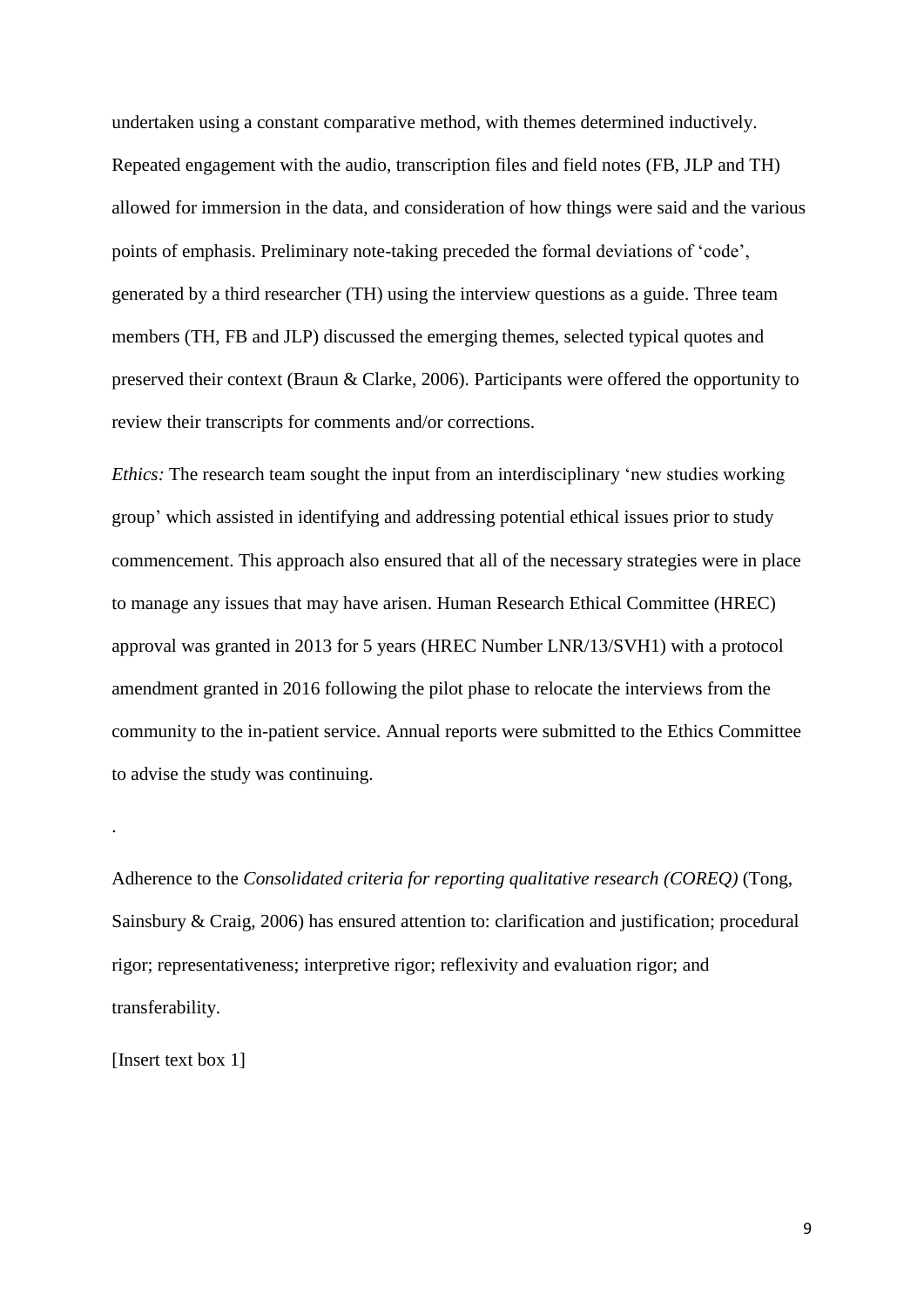#### Findings

Of the 54 eligible palliative care in-patients screened, 19 participated in a face-to-face semistructured interview [piloting phase  $(n=9)$ , and phase II  $(n=11)$ ], representing a 37% recruitment rate over the 20-month recruitment period. Over half of the participants were female  $(n=11)$  and the mean age was 71 years. The majority (73%) had a cancer diagnosis. The mean length of the interviews was 33 minutes (9 to 79 minutes). The mean time from the interview until death was 132 days (range 17-483 days), with one participant still alive at the time of study closure (February 2017).

For the majority of participants  $(68\%, n=13/19)$  the person named as their next-of-kin in their medical records was not the same as the person they nominated during their interviews as being the person that they were most concerned about following their death (Table 2). The people that participants were concerned about included: siblings; their adult children; friends and their parents.

#### [Insert Table 2]

Three high level themes emerged from the data analysis, namely: 1) Families that were considered close and supportive may not always require bereavement follow-up; 2) Families who have had other significant losses are perceived as needing bereavement support; and 3) While initiating conversations with palliative care patients about whom they are most concerned about in bereavement was difficult, it was also quite feasible with most participants valuing the opportunity to share this information.

#### *1) Close and supportive family members may not always require bereavement follow-up*

Participants acknowledged that it was difficult to *'….imagine life without one's partner* as one person reflected on how his partner may be feeling about his impending death. (Participant 4, male, aged 72). For many participants being part of a cohesive family unit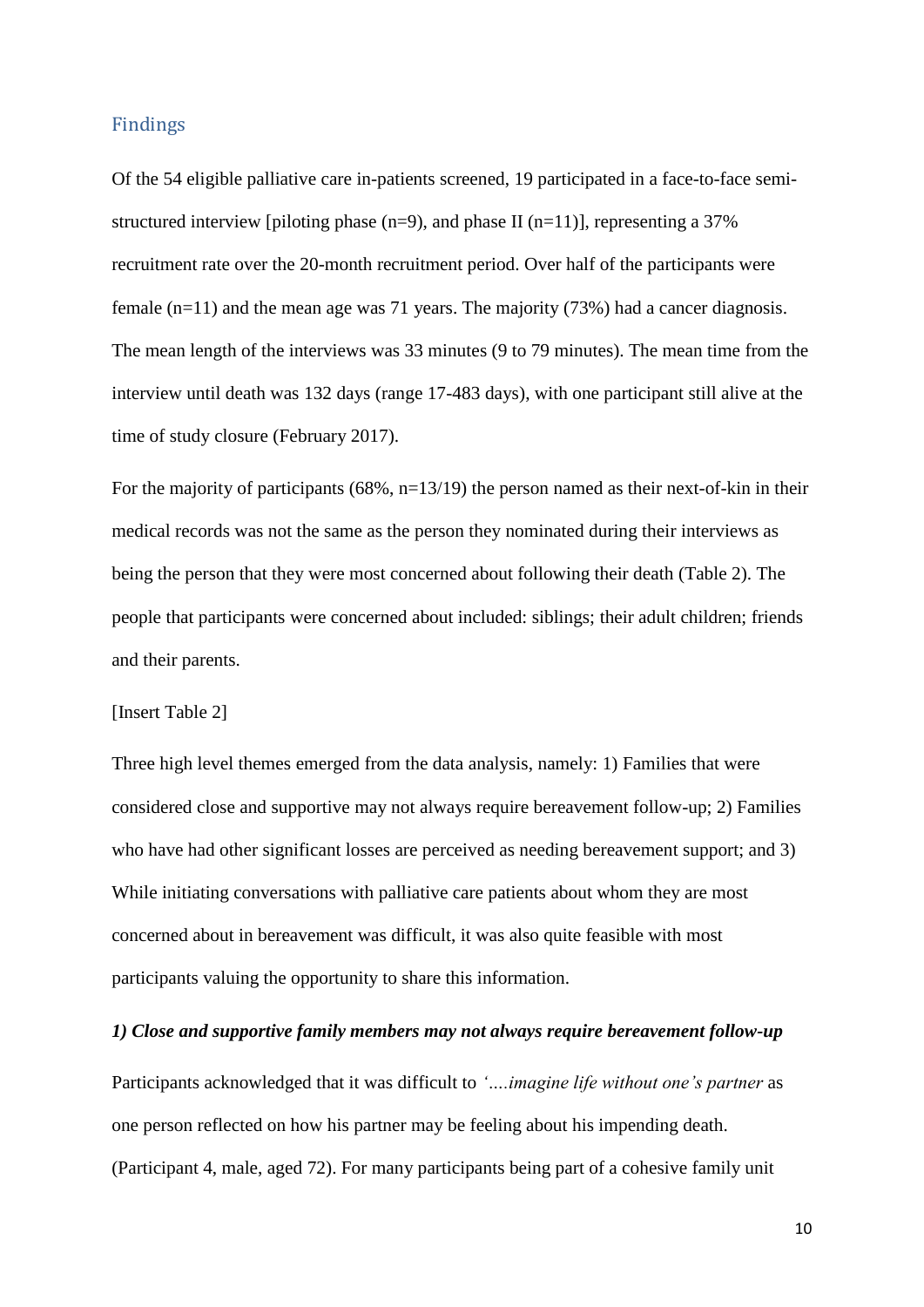made it easier to think about the future, especially knowing that their nominated next-of-kin (spouse/partner) would be adequately supported by other family members.

*…wife most affected…combined family support should help all concerned…family (siblings) working together as a team of support…* (Participant 3, male aged 80).

While the perception that the nominated next-of-kin would not require bereavement support was quite strong, some of the more gendered responses called into question whether these perceptions were accurate or reflected wider gendered stereotypes, as highlighted in this quote:.

*…I have no real problems with what they're going to do after I'm gone because I'm sure they'll cope… The men being like most laconic Australian men. But that doesn't mean they are not feeling it* (Participant 15, Female Aged 88)*.*

# *2) Family members who have experienced other significant losses or lived more complex lives were perceived as needing bereavement support*

Many participants identified a person other than their nominated next-of-kin as needing additional bereavement support following their death, including an older parent, a sibling or an adult child. The reasons cited were related primarily related to clearly defined extenuating life circumstances, including: being the remaining sibling; having endured other significant losses; having complex life circumstances; and/or living with a long-term physical or mental health disability or communication issues.

*…(son) he's the sort of person who finds it very difficult to talk about how he feels and he internalises a lot and feels things very deeply…'He has the support of family but won't seek support'* (Participant 10, Female aged 63).

Having their own family and/or support systems did not always detract from the participant's perception that their parent, sibling or adult children may potentially need some bereavement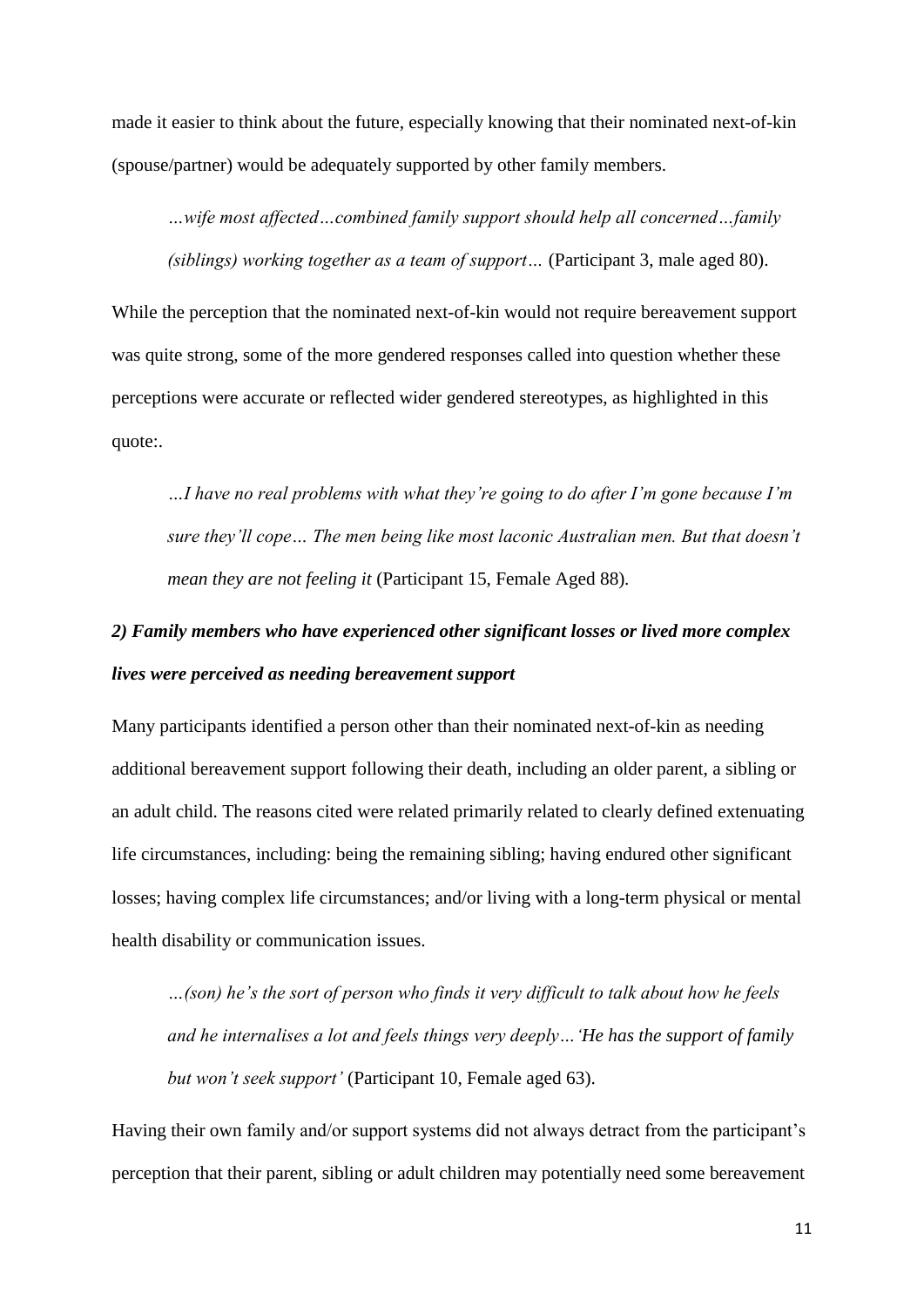support and/or follow-up, especially if they have experienced other losses. A smaller proportion of participant's nominated people other than first degree relatives, such as a grandchild, niece or friend.

*…I'm concerned about my Mum as she has already lost a daughter to cancer*. (Participant 9, female aged 65);

*…she will take it hard being the last sibling left even though she has her own family* (Participant 1, male aged 72);

*Concern(ed) for daughter because my wife died of breast cancer…Who will provide emotional help and support in her time of need?* 

(Participant 5, Male, aged 88); and

*'… because it was just her (twin sister) and I, she felt she could be with me and hold my hand and just let it rip about how she's not coping'* 

(Participant 16, male aged 53)*.*

Participants also expressed concern for family members who had ongoing physical or mental health illnesses and how their bereavement and subsequent wellbeing may be affected:

*… my son has schizophrenia, is adopted … when people find out about his condition they just wipe him…He lives interstate…I worry about him because we have a wonderful bond and he's angry…It's not something he would do (initiate bereavement support/counselling) himself – he would try to struggle through but his heart would need looking after*

(Participant 6, Female, Aged 64 years); and

*My grandson with ADHD needs bereavement help… My son who has a young family and only works part-time and is struggling'*

12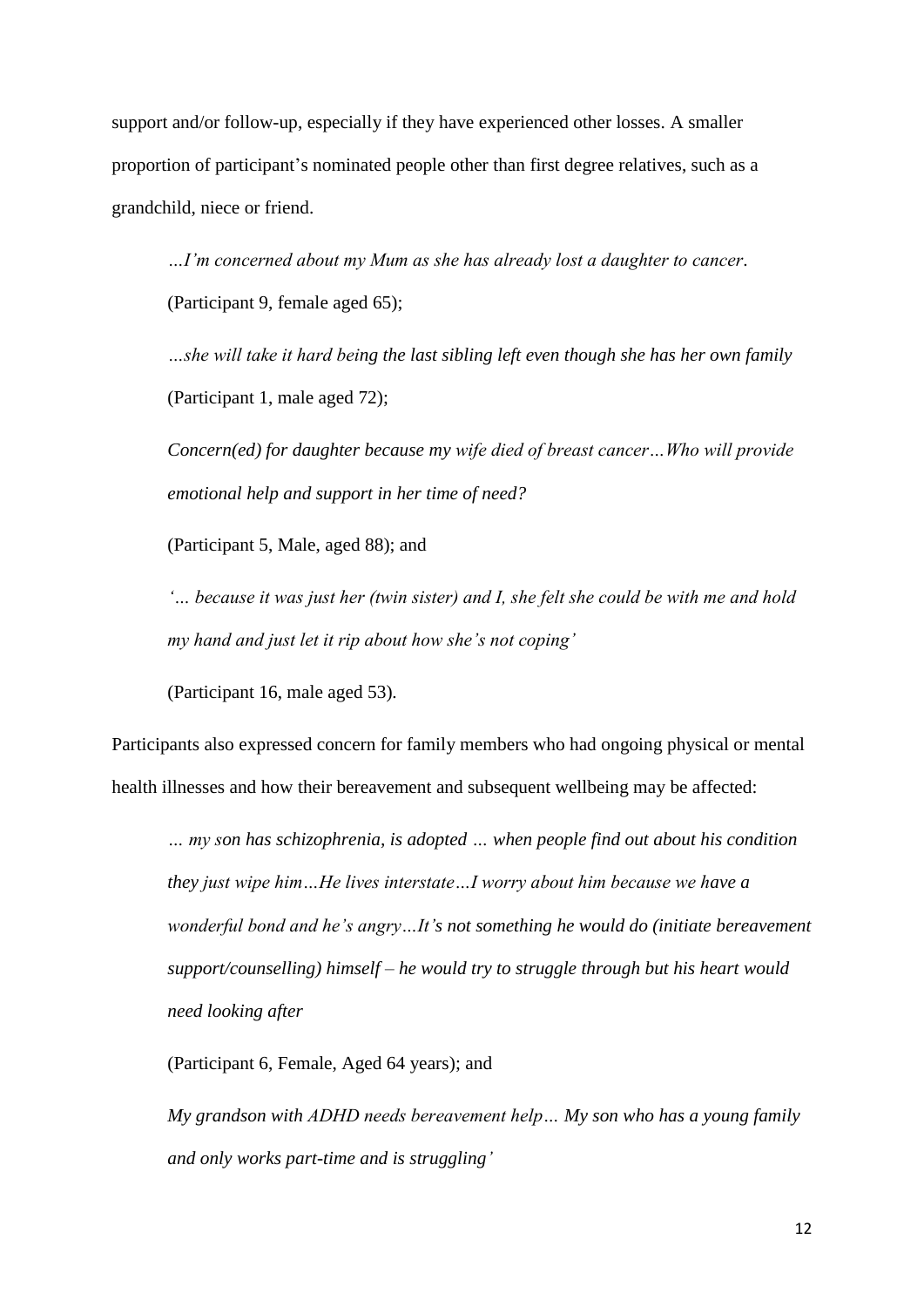(Participant 12, Female, Aged 57);

There was a perception that taking on a significant unpaid carer role, outside of being the next-of-kin may place a family member at risk of needing bereavement follow up:

*…my sister will take it hard as she has really taken this on-board and stepped up to care for me*

(Participant 10, Female Aged 63).

Similarly, if a family member was not accepting of the participant's death, it was thought that these people would have a poorer bereavement outcome.

*…My mother who is 87yrs is not accepting the fact that I am dying*

(Participant 12, Female, aged 57).

Other participants were more concerned about the bereavement needs of their adult children than their spouse, primarily because they perceived that they were just starting out in their own lives in terms of relationships, family and career, and hoped that their death would not impact adversely in achieving their dreams:

*My concern is my children's future as this has happened at a time when they have just become qualified and started work*

(Participant 7, male aged 75).

One participant alluded to another *'…person who could not be named…some things might have to go to the grave with me*' (Participant 3, male aged 80), as potentially needing support. However, because of the need for secrecy, this person would never be provided with bereavement support from the palliative care service.

*3) Asking palliative care patients who they are most concerned about after their death is difficult but possible***.**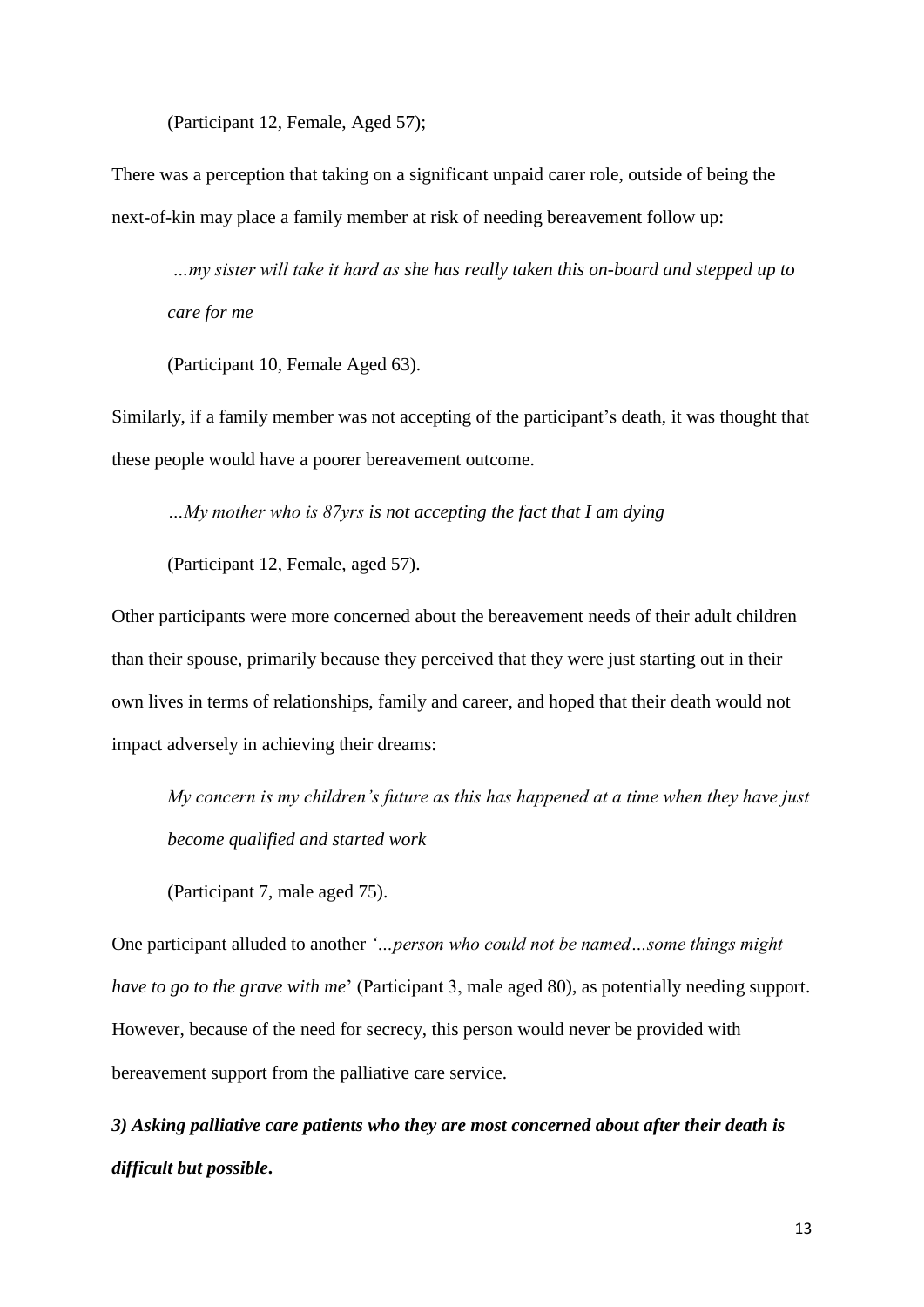Overall, the participants were all able to answer the questions posed to them and were clearly comfortable considering whom within their networks may require bereavement support.

*…I think it's a good idea to challenge people who've had a bad diagnosis – challenge them to think about the future instead of putting it under the carpet…*(Participant 19, Female Aged 67); and

*'Their lives have been formed around mine in many ways, and consequently if I was to suddenly come out of that area, suddenly taken away from it, I just want to know how they could cope with that missing link. One link goes out, you know, I'm sure you've felt that yourself sometimes when you lose anybody, may not be too close to you, might be very close to you, there's an emptiness that goes with it*

(Participant 3, Male, 80 years).

While, some of the interviews were long, with the interviewer needing to focus the participants on the topic of the interview most responded directly to the questions and many welcomed the opportunity to reflect and speak about their concerns for others after their death. It was evident that very few had raised these concerns with their next-of-kin, and did not elaborate, while other participants took the opportunity to reflect more broadly on their life and their relationships.

#### **Discussion**

This study is one of the first to explore whom people with palliative care needs are most concerned about following their death. The majority of people involved in this qualitative study named someone other than their documented next-of-kin, including: their adult children, their siblings and/or friends; revealing a potential discordance between who is the named next-of-kin and the person that will be routinely offered bereavement follow-up by palliative care services, and the person(s) the patient is most concerned about following their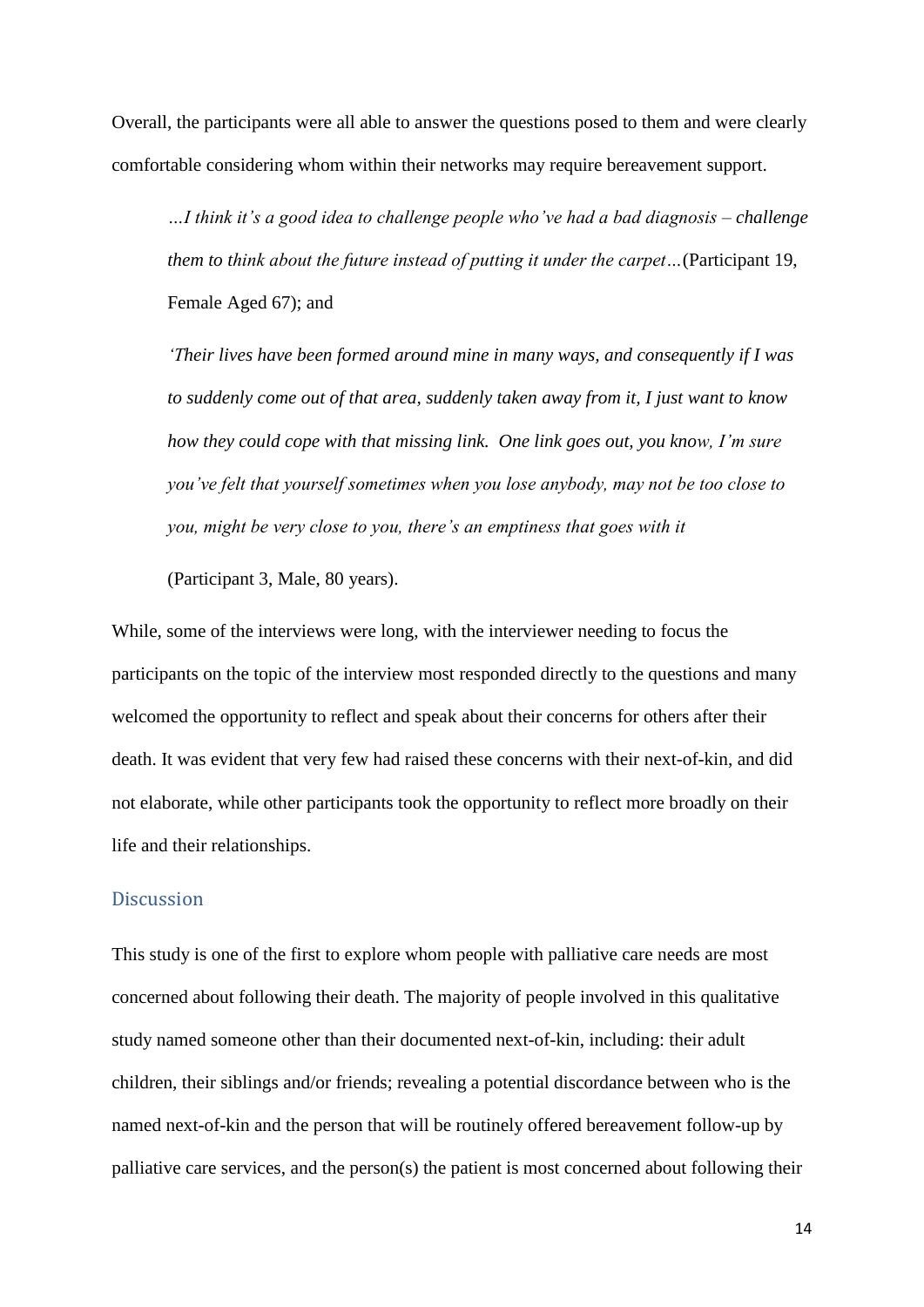death. They were all confident in naming people other than next-of-kin as potentially requiring bereavement follow-up primarily because of their nominee's: complex current or previous relationships, social isolation; other significant losses or recent losses; and/or previous history of mental illness or drug and alcohol misuse. In doing so, it is likely that the patients were drawing upon their knowledge of the other person's pre-existing coping mechanisms and perspectives and how they might operationalise these in the face of the patient's death being an added stress (Folkman, 2001).

The factors that led these terminally ill people to nominate the people they were most concerned about after their death are not dissimilar to the predictors that are known to contribute to Prolonged Grief Disorder, including: a lack of family cohesion and a problematic relationship with the deceased; a negative view of self and the world; and previous history of depression or avoidance of emotional problems (Lobb, Kristjanson, Aoun, Monterosso, & Halkett, 2010; Simon, 2013). Many of the people these patients with palliative care needs were concerned about were older people, either an older parent, sibling or friend, who would not normally be followed up or contacted by palliative care bereavement services. This is noteworthy, as significant loss at an older age is associated with poorer health outcomes; higher levels of health services utilisation and higher mortality, which are all factors known to increase the risk of Prolonged Grief Disorder (Lundorff, Holmgren, Zachariae, Farver-Vestergaard, & O'Connor. 2017).

Patients in this study who perceived that their families were cohesive and supportive were confident that their nominated next of kin, either their spouse and/or adult children, were considered unlikely to need bereavement support. Yet, the way our current palliative care bereavement services are configured, these nominated next of kin are the very people that would be followed-up. It has long been suggested that routine bereavement follow-up may not be needed or helpful, and that it ought to be reserved for those most in need of support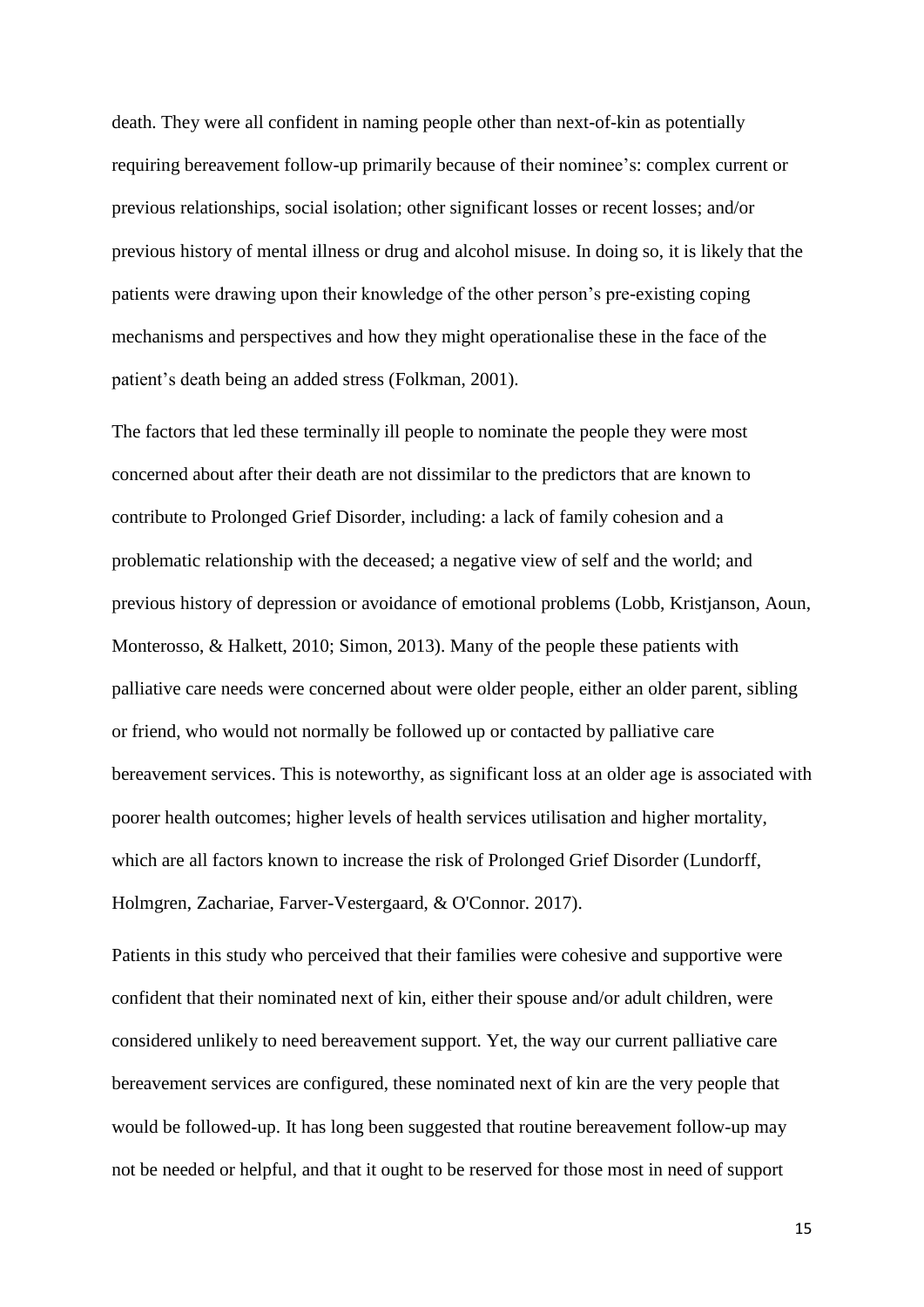(Aoun, Rumbold, Howting, Bolleter, & Breen, 2017). However, it is recommended that specialist palliative care services, at a minimum, provide the patient's families and friends with information about bereavement and relevant supports by health professionals, and that contact with these services be left up to the bereaved individual (National Institute for Health Clinical Excellence, 2016).

A recent meta-analysis found one in ten bereaved adults are at risk of Prolonged Grief Disorder which impacts adversely on their familial, social, and occupational functioning (Lundorff, Holmgren, Zachariae, Farver-Vestergaard, & O'Connor. 2017). This estimate is in keeping with this study that identified a small number of people who, according to the patient, may be considered at risk of Prolonged Grief Disorder. Lobb, Kristjanson, Aoun, Monterosso, & Halkett 2010; Simon, 2013).

Most bereavement guidelines recommend that palliative care services have mechanisms in place to identify people who are at risk of or who are experiencing a complex response to bereavement and to facilitate access to loss, grief and bereavement support experts (Palliative Care Australia, 2018a). The use of bereavement assessment forms may help to guide these conversations so that consideration is given to the nature of the illness, care and death, the characteristics of the bereaved, the interpersonal relationships and the family functioning (Aranda & Milne, 2000).

The findings from this study suggest that there is immense value in nurses providing the patient with the opportunity to be involved in this assessment to identify others who would benefit from being sent information about available bereavement support services. Whilst these conversations were not easy to initiate, the vast majority of the patients welcomed the opportunity to reflect on the people involved in their lives who may benefit from some sort of bereavement follow-up. These conversations are also likely to be easier to initiate by an experienced nurse who has an established relationship with the patient.

16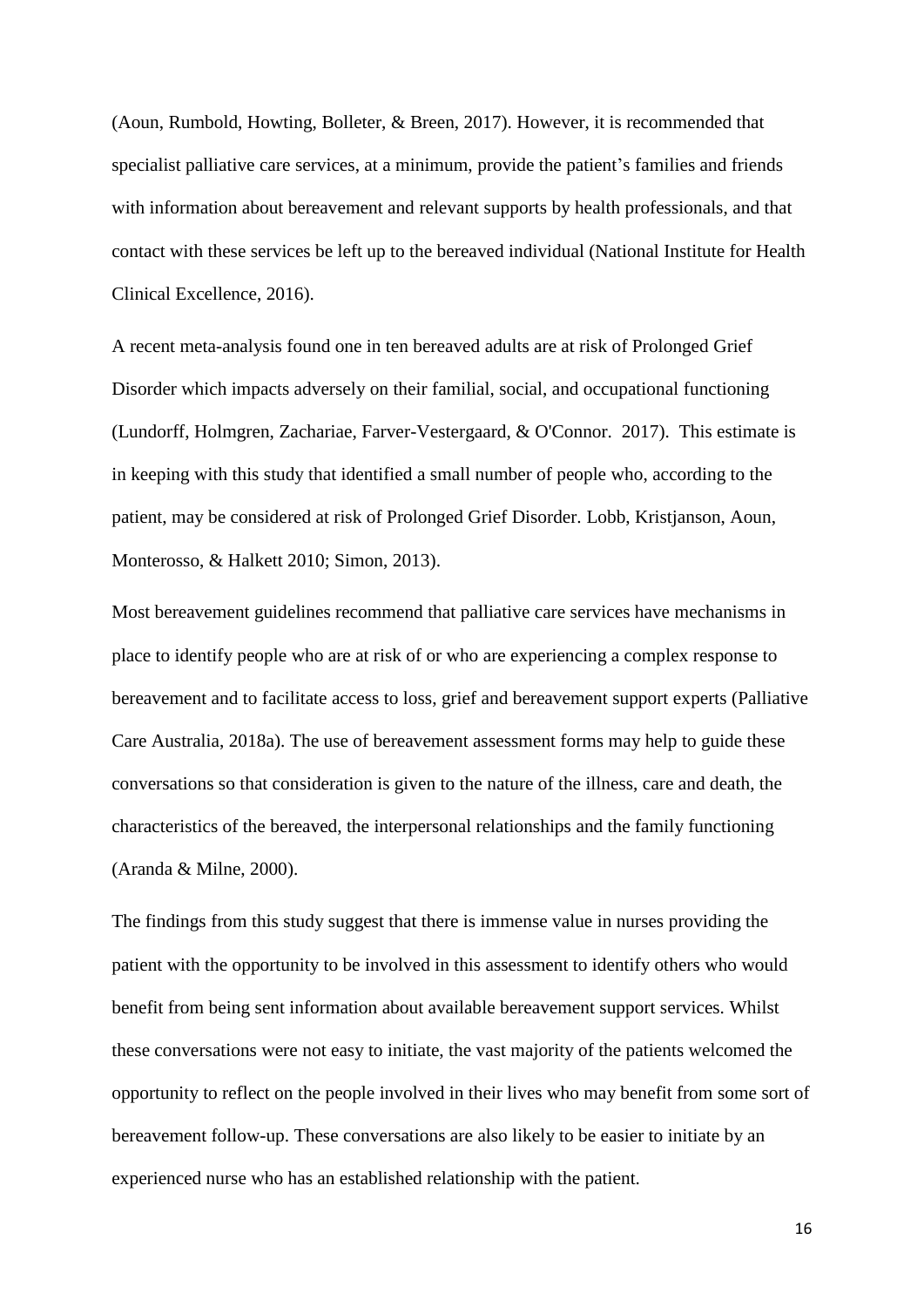While the bereavement support needs of spouses, carers and parents of children have been extensively investigated, little is written about the bereavement needs of other people outside a patient's immediate family. This study has highlighted that there are likely to be people within the terminally ill person's kinship networks who will be in need of bereavement support but would not normally be contacted or identified. Yet, little is known about the bereavement needs of this group or how it would be best to contact them, given different jurisdictional privacy laws. At this time, the only feasible option is that bereavement support information is provided to the patient and/or family to distribute to those who they feel may require additional support. Then, if contact is made with a bereavement service, referrals to specialist mental health and/or counselling professionals can be made when clinically indicated.

#### Limitations and strengths

Like all qualitative studies, the results of this study are not generalisable. These study findings may reflect the perceptions of a highly selective sub-group of palliative care inpatients, mainly people with advanced cancer. As such, this study not capture the views of people: living with advanced non-malignant disease; from culturally and linguistically diverse backgrounds; and/or Aboriginal and Torres Strait Islander people, which is a limitation. Other limitations are that the participating patients were all identified by their physician as meeting the inclusion criteria and were therefore, perceived to be comfortable about discussing matters relating to their impending death. In addition, all patients agreed to participate in the study; and finally, patients spoke freely about the people they were concerned about. As this was an unfunded study, screening and recruitment only occurred when the clinical trials nurse had capacity to conduct the interviews which extended the study timeline. During the pilot phase it was evident from the transcripts that at times it was challenging to keep the participant's focussed on answering the questions, with many taking

17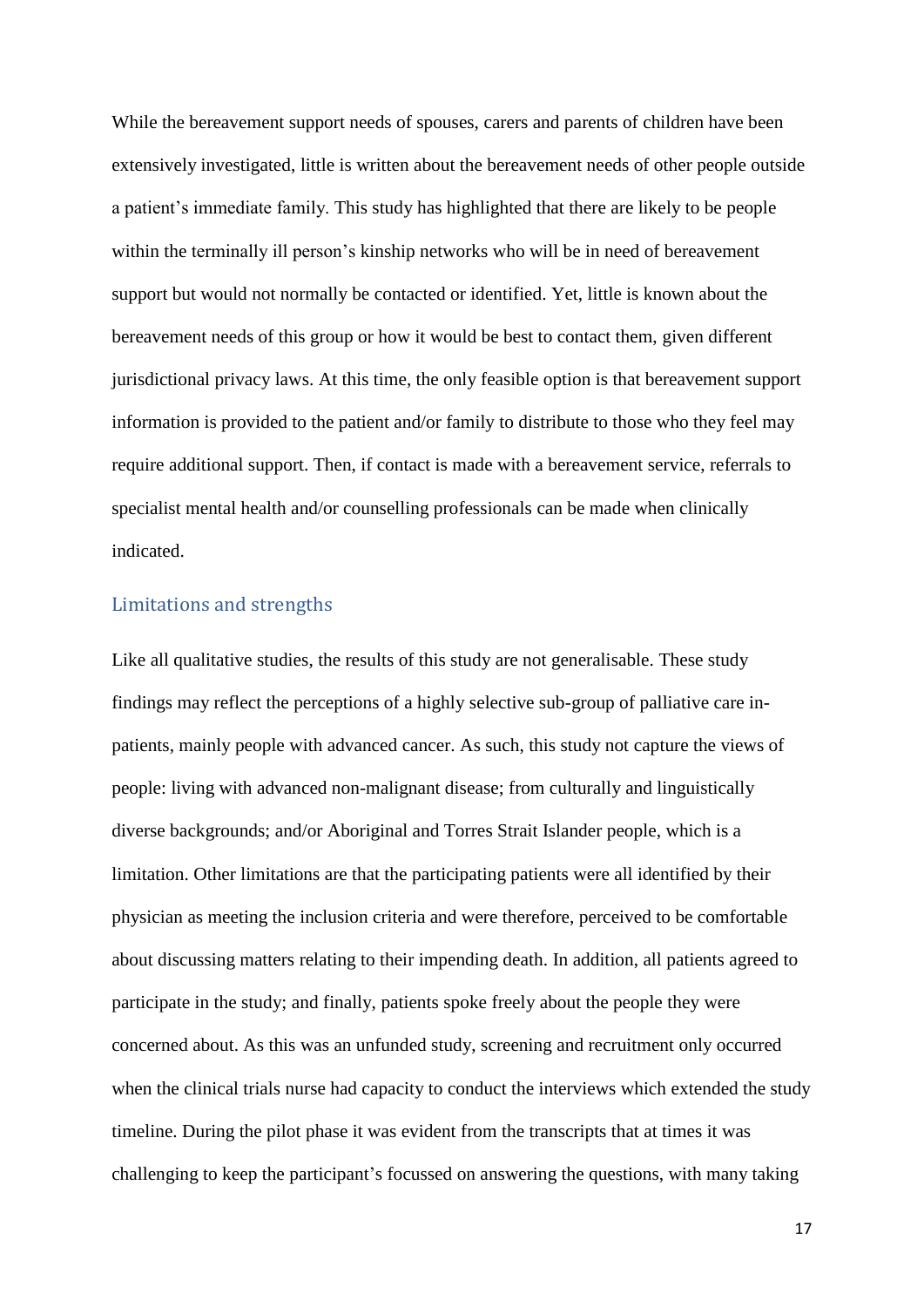the opportunity to reflect more broadly on their life. The subsequent refinement of the openended interview schedule to initiate discussion and more targeted follow up questions as per stated schedule made the interviews easier to manage.

Despite these limitations, this study has many strengths. The heterogeneity of the patients that participated reflects the diversity that is evident in palliative care services with these patients all having different diagnoses, socioeconomic backgrounds and family structures. However, the age and predominance of a cancer diagnosis is reflective of the demographic profiles of Australians admitted to specialist palliative care inpatient services (Australian Institute Health & Welfare, 2019). The interviews were all conducted by an experienced nurse who had established a rapport with the patient well before the interviews commenced. A combination of rapport, knowledge of the patients and advanced communication skills is important in terms of ensuring that the patients all felt comfortable sharing their concerns.

#### **Conclusion**

There are potentially a group of community members who may be in need of bereavement support who otherwise may not be contacted by specialist palliative care services. Further work is needed to confirm these findings and to explore the views of friends and family nominated by patients on being contacted for information on bereavement support. Adopting a more person-centred approach may help bereavement counselling services which are often under-resources, to be provided to the people who need it most. This research highlights the opportunity for experienced palliative care nurses to consider engaging people with palliative care needs in identifying people outside of their next-of-kin networks who may be in need of bereavement support. Replicating this study in other populations is important. It would seek the views of the people patients perceive to be in need of bereavement support before it is more widely embedded into clinical practice.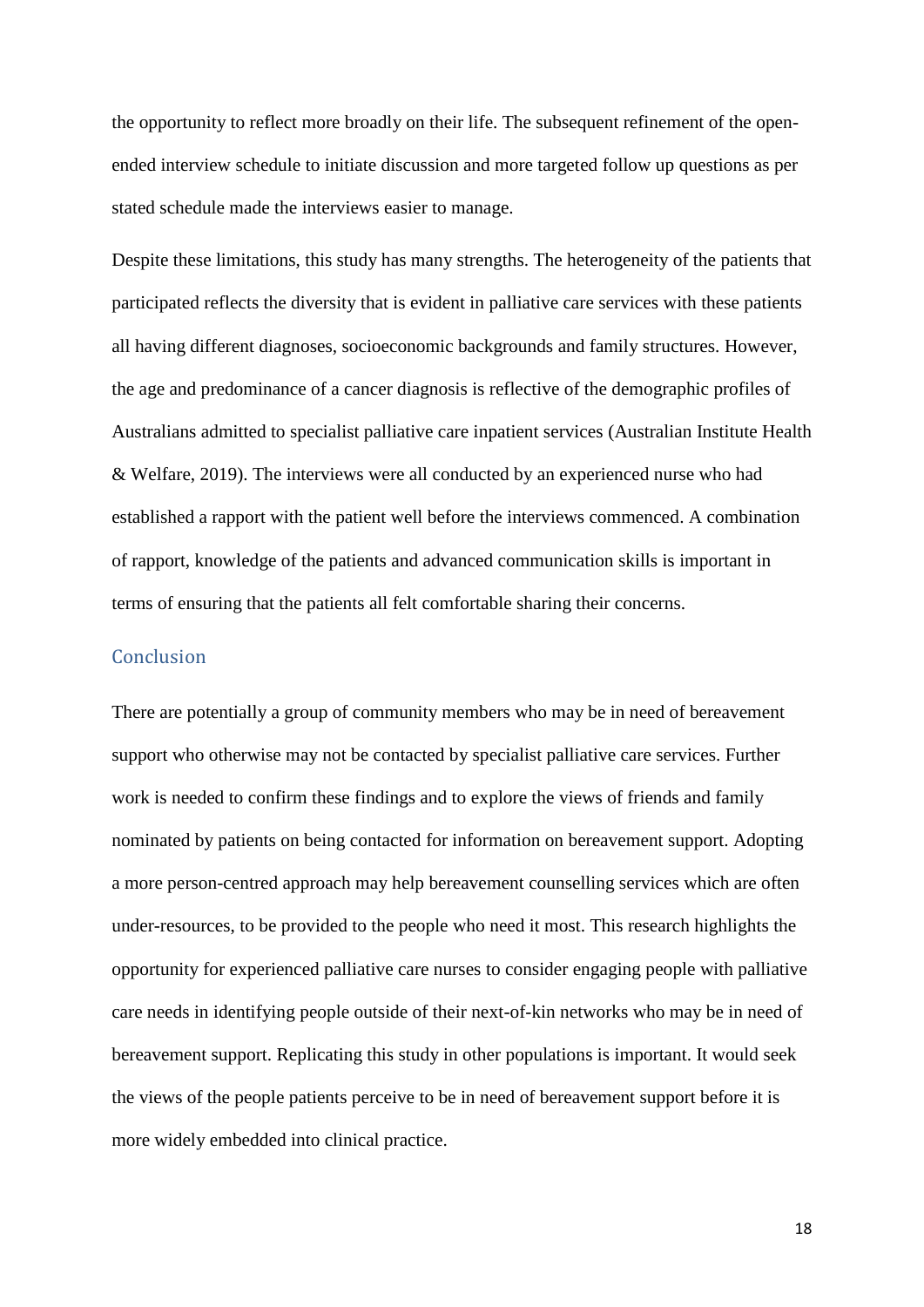#### **Acknowledgements**

The research team would like to thank all of the participants who so willingly gave their time and talked so candidly at a difficult time of life about topics that are very sensitive. This study was inspired by Dr Paul Dunne, a palliative care physician in Australia, who asked this question (or a close variation on it) often with results that, at times, would not have been available to the clinical care team through any other assessment.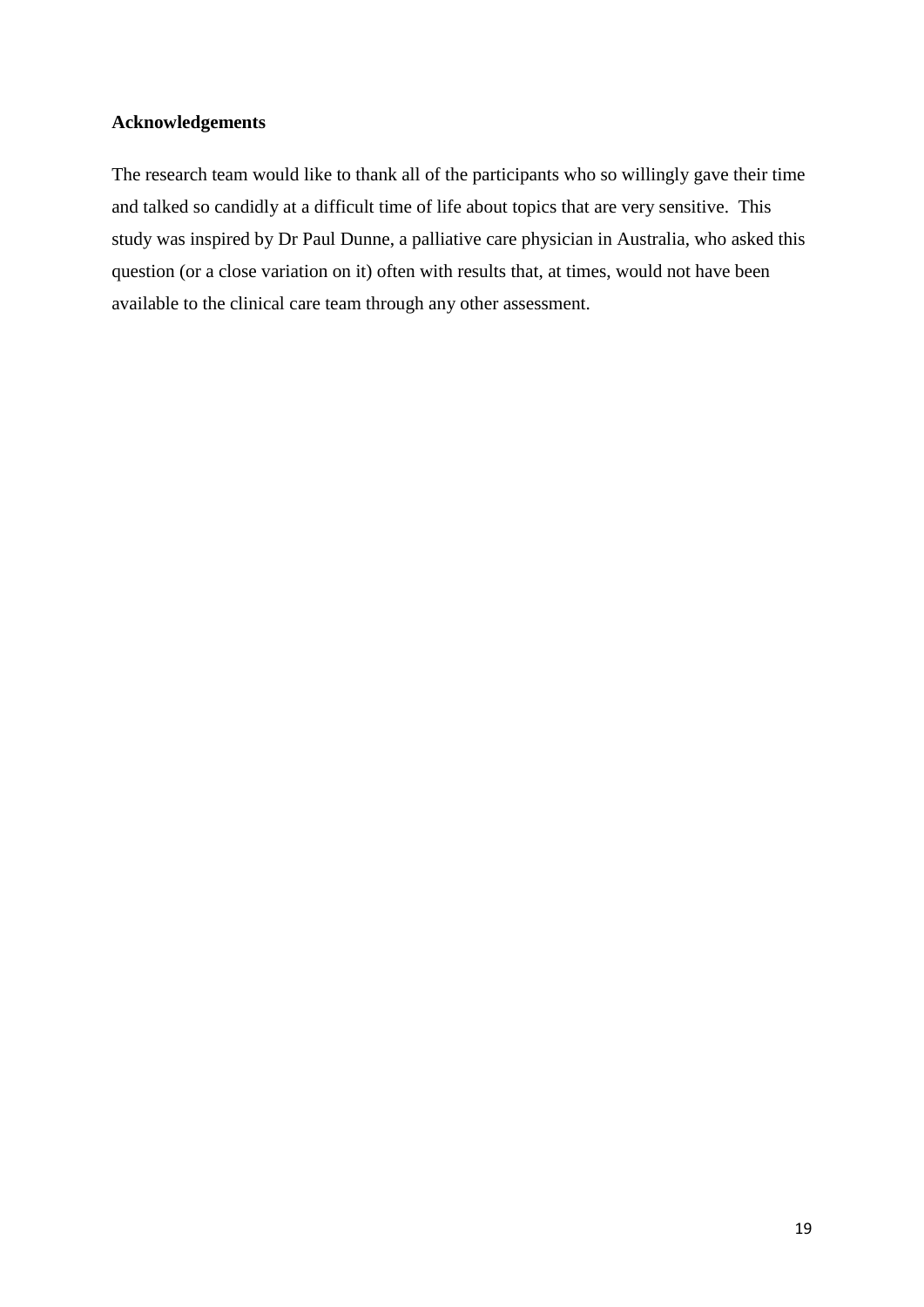### **REFERENCES**

Aranda, S., & Milne, D. (2000). Guidelines for the Assessment of Complicated Bereavement Risk in Family Members of People Receiving Palliative Care. Melbourne Centre for Palliative Care.

Australian Institute Health & Welfare. Palliative Care Services in Australia. (2019). Canberra.

Aoun, S.M., Breen, L.J., O'Connor, M., Rumbold, B., & Nordstrom, C. (2012). A public health approach to bereavement support services in palliative care. *Australian & New Zealand Journal of Public Health*, 36: 14-16. DOI: 10.1111/j.1753-6405.2012.00825.x.

Aoun, S.M., Breen, L.J., Howting, D.A., Rumbold, B., McNamara, B., & Hegney, D. (2015). Who Needs Bereavement Support? A Population Based Survey of Bereavement Risk and Support Need. *PLoS ONE,* 10: e0121101. DOI: 10.1371/journal.pone.0121101.

Aoun, S.M., Rumbold, B., Howting, D., Bolleter, A., & Breen, L.J. (2017). Bereavement support for family caregivers: The gap between guidelines and practice in palliative care. *PLoS ONE*, 12: e0184750. 2017/10/05. DOI: 10.1371/journal.pone.0184750.

Braun, V., & Clarke, V. (2006).Using thematic analysis in psychology. *Qualitative Research in Psychology*, 3: 77-101. DOI: 10.1191/1478088706qp063oa.

Folkman, S. (2001). Revised Coping Theory and the Process of Bereavement. In: Stroebe MS, Hansson RO, Stroebe W, et al. (eds) *Handbook of Bereavement Research*. Washington DC: American Psychological Association.

Kirby E., Kenny K., Broom A., [MacArtney,](https://www.ncbi.nlm.nih.gov/pubmed/?term=MacArtney%20J%5BAuthor%5D&cauthor=true&cauthor_uid=28635585) J., & [Good,](https://www.ncbi.nlm.nih.gov/pubmed/?term=Good%20P%5BAuthor%5D&cauthor=true&cauthor_uid=28635585) P. (2017).The meaning and experience of bereavement support: A qualitative interview study of bereaved family caregivers. *Palliative & Supportive Care,* 16: 396-405. 2017/06/21. DOI: 10.1017/S1478951517000475.

Lichtenthal, W.G. Supporting the bereaved in greatest need: We can do better. (2018). *Palliative & Supportive Care,* 16: 371-374. 2018/09/19. DOI: 10.1017/s1478951518000585.

Lobb, E.A., Kristjanson, L.J., Aoun, S.M., Monterosso, L., & Halkett, G.H.K.(2010). Predictors of complicated grief: A systematic review of empirical studies. *Death Studies,* 34: 673-698.

Lundorff, M., Holmgren, H., Zachariae, R., Farver-Vestergaard, I., & O'Connor, M. (2017). Prevalence of prolonged grief disorder in adult bereavement: A systematic review and metaanalysis. *Journal of Affective Disorders,* 212: 138-149. DOI: 10.1016/j.jad.2017.01.030.

Milberg, A., Olsson. E-C, Jakobsson, M., [Olsson,](https://www.ncbi.nlm.nih.gov/pubmed/?term=Olsson%20M%5BAuthor%5D&cauthor=true&cauthor_uid=17949942) M., & [Friedrichsen,](https://www.ncbi.nlm.nih.gov/pubmed/?term=Friedrichsen%20M%5BAuthor%5D&cauthor=true&cauthor_uid=17949942) M. (2008). Family Members' Perceived Needs for Bereavement Follow-Up. *Journal of Pain & Symptom Management,* 35: 58-69.